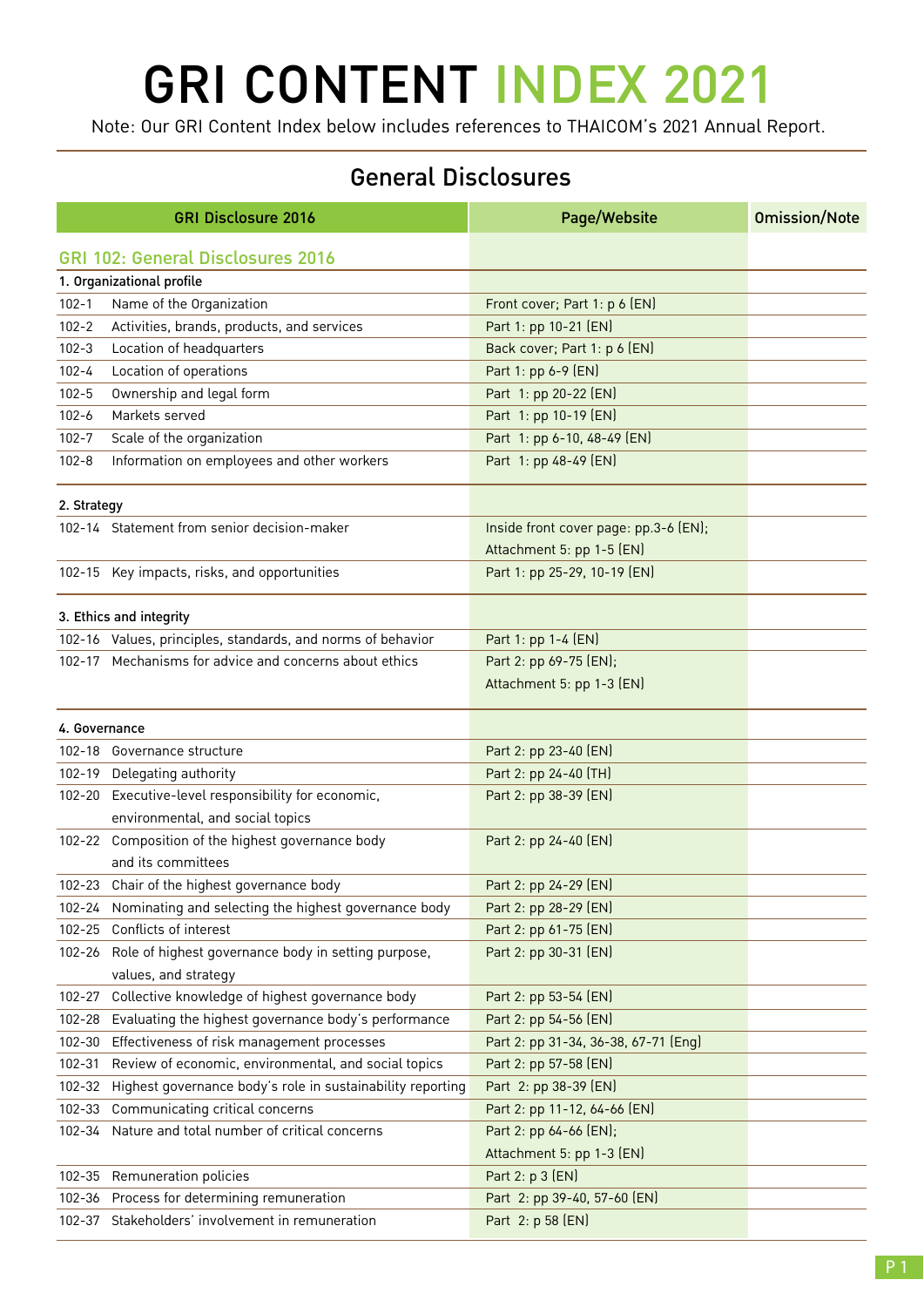|            | <b>GRI Disclosure 2016</b>                                                                      | Page/Website                                                                            | <b>Omission/Note</b> |
|------------|-------------------------------------------------------------------------------------------------|-----------------------------------------------------------------------------------------|----------------------|
|            | 5. Stakeholder engagement                                                                       |                                                                                         |                      |
|            | 102-40 List of stakeholder groups                                                               | Part 1: p 33 (EN)                                                                       |                      |
|            | 102-42 Identifying and selecting stakeholders                                                   | Part 1: p 33 (EN)                                                                       |                      |
|            | 102-43 Approach to stakeholder engagement                                                       | Part 1: pp 33-40 (EN)                                                                   |                      |
|            | 102-44 Key topics and concerns raised                                                           | Part 1: pp 33-40 (EN)                                                                   |                      |
|            | 6. Reporting practice                                                                           |                                                                                         |                      |
|            | 102-45 Entities included in the consolidated financial statements                               | Financial Statements <notes the<br="" to="">financial statements: pp 17-19 (EN)</notes> |                      |
| 102-47     | List of material topics                                                                         | https://www.thaicom.net/sustainability/                                                 |                      |
| 102-50     | Reporting period                                                                                | Front cover page                                                                        |                      |
| $102 - 51$ | Date of most recent report                                                                      | https://www.thaicom.net/publications/                                                   |                      |
|            | 102-52 Reporting cycle                                                                          | Front cover page                                                                        |                      |
| 102-53     | Contact point for questions regarding the report                                                | Part 1: p 75 (EN)                                                                       |                      |
| $102 - 55$ | GRI content index                                                                               | https://www.thaicom.net/publications/                                                   |                      |
|            | <b>GRI 201: Economic Performance 2016</b>                                                       |                                                                                         |                      |
| $201 - 1$  | Direct economic value generated and distributed                                                 | Financial Statements: pp 6-15 (EN)                                                      |                      |
| $201 - 3$  | Defined benefit plan obligations and other retirement plans                                     | Financial Statements:: pp 66-67 (EN)                                                    |                      |
|            | GRI 202: Market Presence 2016                                                                   |                                                                                         |                      |
| $202 - 2$  | Proportion of senior management hired<br>from the local community                               | Part 1: pp 48-49 (EN)                                                                   |                      |
|            | GRI 205: Anti-corruption 2016                                                                   |                                                                                         |                      |
| $103 - 2$  | The management approach and its components                                                      | Part 2: pp 63-64 (EN)                                                                   |                      |
| $205 - 1$  | Operations assessed for risks related to corruption                                             | Part 2: pp 64-66 (EN)                                                                   |                      |
|            | GRI 207: Tax 2019                                                                               |                                                                                         |                      |
| $103 - 2$  | The management approach and its components                                                      | Part 1: pp 32-33 (EN)                                                                   |                      |
|            | <b>GRI 302: Energy 2016</b>                                                                     |                                                                                         |                      |
| $103 - 2$  | The management approach and its components                                                      | Part 1: pp 40-41 (EN)                                                                   |                      |
| $302 - 1$  | Energy consumption within the organization                                                      | Part 1: pp 41-42 (EN)                                                                   |                      |
| $302 - 4$  | Reduction of energy consumption                                                                 | Part 1: p 41 (EN)                                                                       |                      |
|            | GRI 303: Water & Effluents 2018                                                                 |                                                                                         |                      |
| $103 - 2$  | The management approach and its components                                                      | Part 1: p 42 (EN)                                                                       |                      |
| $303 - 5$  | Water consumption                                                                               | Part 1: p 43 (EN)                                                                       |                      |
|            | GRI 304: Biodiversity 2016                                                                      |                                                                                         |                      |
| $103 - 2$  | The management approach and its components                                                      | Part 1: pp 45-46 (EN)                                                                   |                      |
| $304 - 1$  | Operational sites owned, leased, managed in,                                                    | Part 1: pp 45-46 (EN)                                                                   |                      |
|            | or adjacent to, protected areas and areas of high<br>biodiversity value outside protected areas |                                                                                         |                      |
|            |                                                                                                 |                                                                                         |                      |